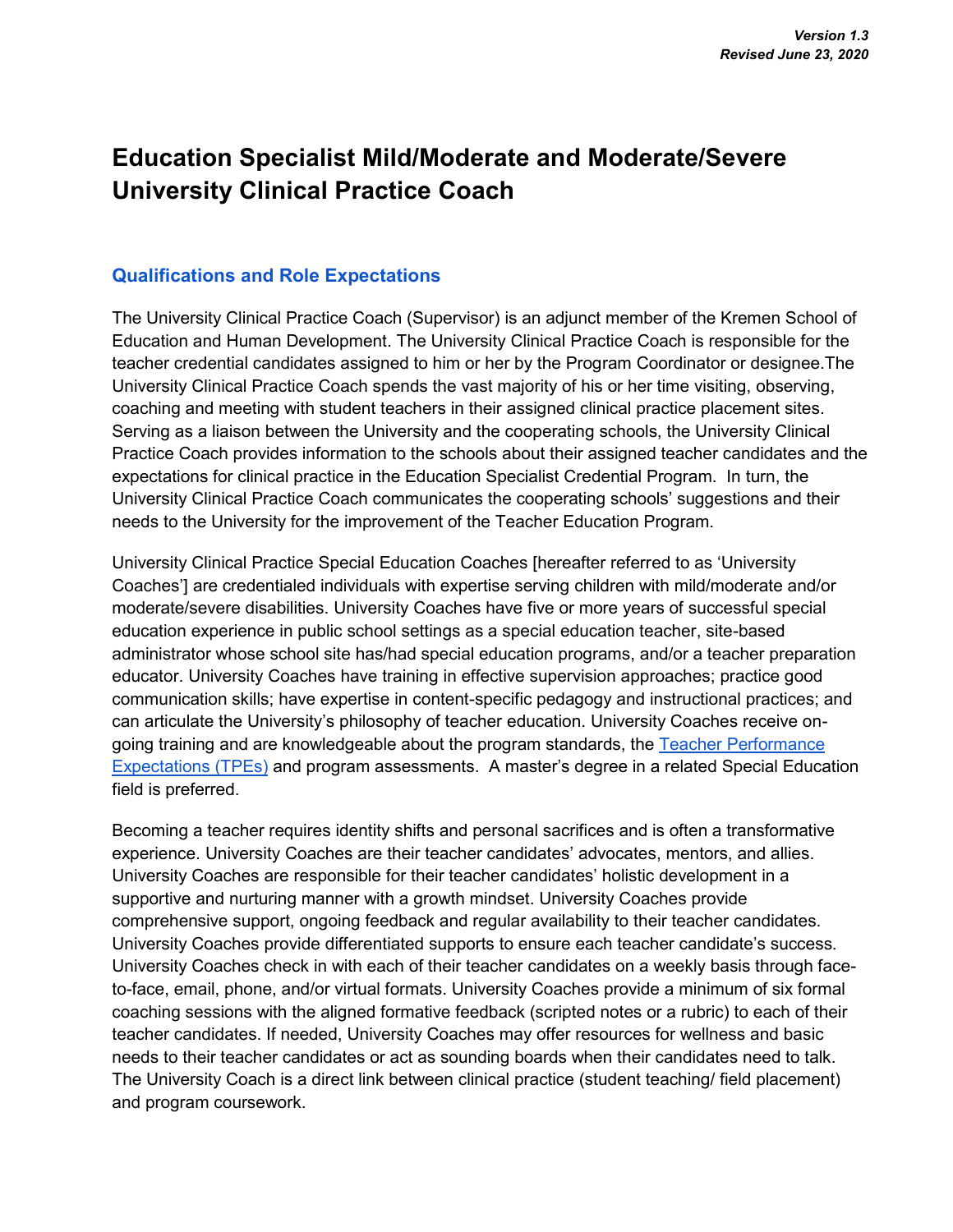#### **State Requirements**

The California Commission on Teacher Credentialing (CTC) requires all University Coaches be credentialed or have equivalent experience in educator preparation; be an expert in the content area of the candidate being supervised; have recent professional experiences in school settings where the curriculum aligns with California's adopted content standards, frameworks, and reflects the diversity of California's student population; and maintain current knowledge of effective supervision approaches such as cognitive coaching, adult learning theory, and current contentspecific pedagogy and instructional practices.

## **Role Expectations of University Coaches:**

- 1. Meet with mentor teachers for an orientation to review the clinical practice requirements, discuss expectations, roles, and co-teaching during the first two weeks of the semester or after student teaching begins. Orientation may occur in a "triad" meeting with the teacher candidate, Mentor Teacher and University Coach.
- 2. Make regular visits to the school site to visit, observe and/or interact with their teacher candidates, the mentor teachers and site administrators. University Coaches interact with all parties respectfully. Visits may include holding small group, individual or virtual discussions to review pertinent information and feedback. University Coaches will use secure communication with teacher candidates via phone, Zoom, webinar, etc.
- 3. Use experience and knowledge to assist (consult, collaborate) the teacher candidate in understanding and applying current teaching methods, related materials and resources.
- 4. Review teacher candidates' lesson plans and reflections and provide continuous feedback to the teacher candidate throughout the semester.
- 5. In TK20, complete a minimum of six formal lesson observations using scripted field notes or an observation rubric based on the California Teacher Performance Expectations (TPEs) to provide formative, action-oriented feedback; and conduct debrief meetings with the teacher candidate after each observation. Lesson observations may be face-to-face or by synchronous or asynchronous digital observation.
- 6. Use effective questioning and coaching strategies to help the teacher candidate become skillful in continuous self-assessment, self-reflection, and goal setting.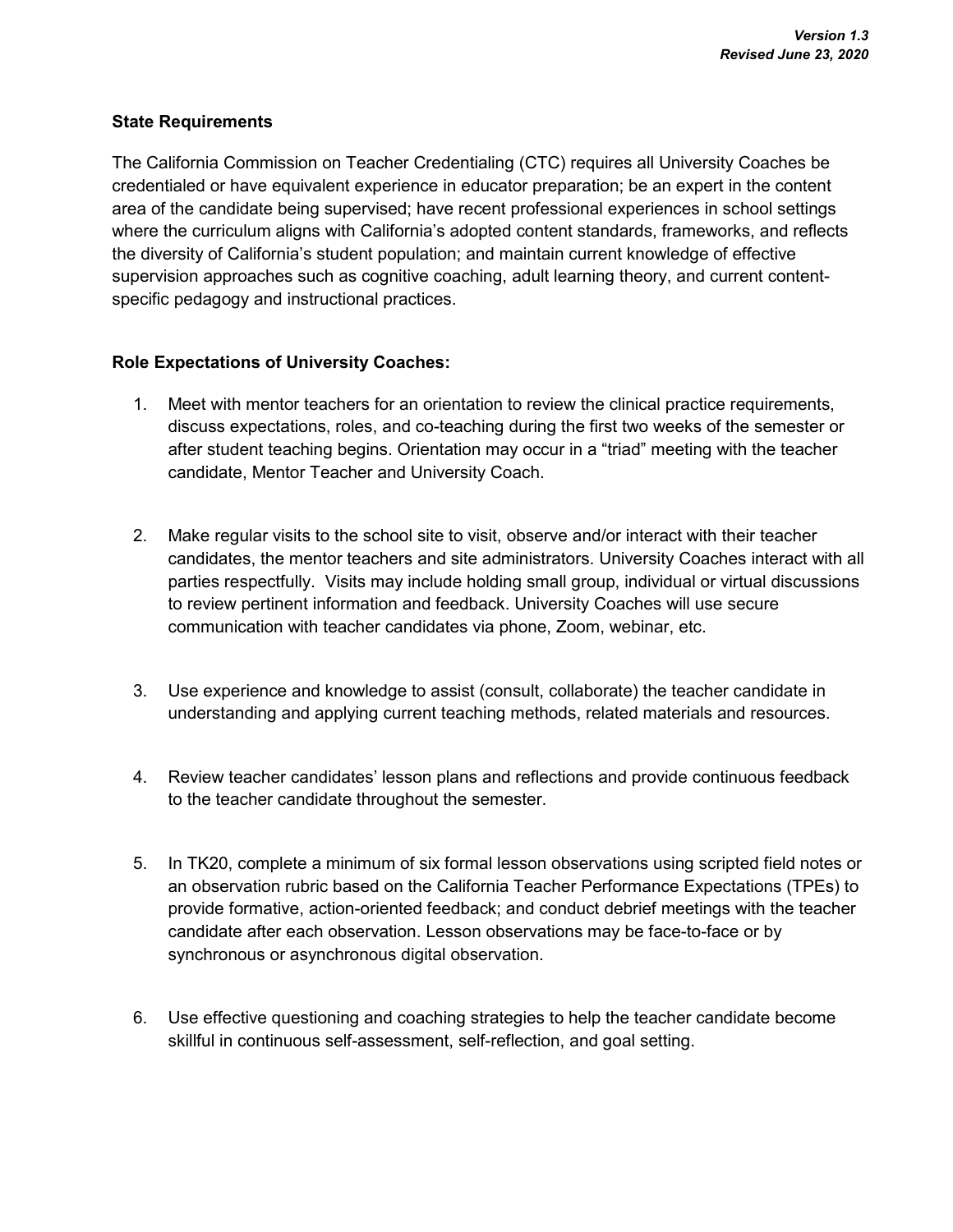- 7. Maintain regular communication with the teacher candidate and Mentor Teacher throughout the entire semester (as established by the University Calendar) to ensure that the candidate is progressing; provide feedback on growth areas.
- 8. Discuss and document "areas for improvement" at the first sign of need. Monitor progress and contact the Program Coordinator if the "areas for improvement" does not yield expected growth.
- 9. Support teacher candidates' basic needs, emotional, and mental health areas (if you are concerned about a candidate's well-being, please notify the program coordinator). Become familiar with resources available at the Fresno State Student Health and Counseling Center[:](https://www.fresnostate.edu/studentaffairs/health/index.html) <https://www.fresnostate.edu/studentaffairs/health/index.html>
- 10. Formally evaluate each Teacher Candidate twice per semester using the Mid-semester and Final semester Evaluation Rubric in TK20.
- 11. Participate in FAST Site Visitation Project training, calibration, and scoring and obtain reliability as a rater of the FAST assessments.
- 12. Evaluate teacher candidates' Site Visitation Projects, submit the scores on TK20, and schedule time to debrief the results with the teacher candidate. Provide remediation if necessary. (This may be counted as one of the six formal lesson observations. Provide remediation if necessary.)
- 13. Develop an Individual Induction Plan [IDP] in collaboration with each final practicum teacher candidate. A copy shall be provided to the candidate, a copy shall be uploaded in Tk20, and the original form is to be submitted electronically by the University Coach to the Office of Clinical Practice.
- 14. Submit all proper documentation digitally in TK20 [\(https://fresnostate.tk20.com/\)](https://fresnostate.tk20.com/)
- 15. Assign the final grade for each candidate on the University Grade Roster through 'PeopleSoft/MyFresnoState' within the window of time specified by the Registrar's Office.
- 16. Attend all mandatory program events, meetings and training